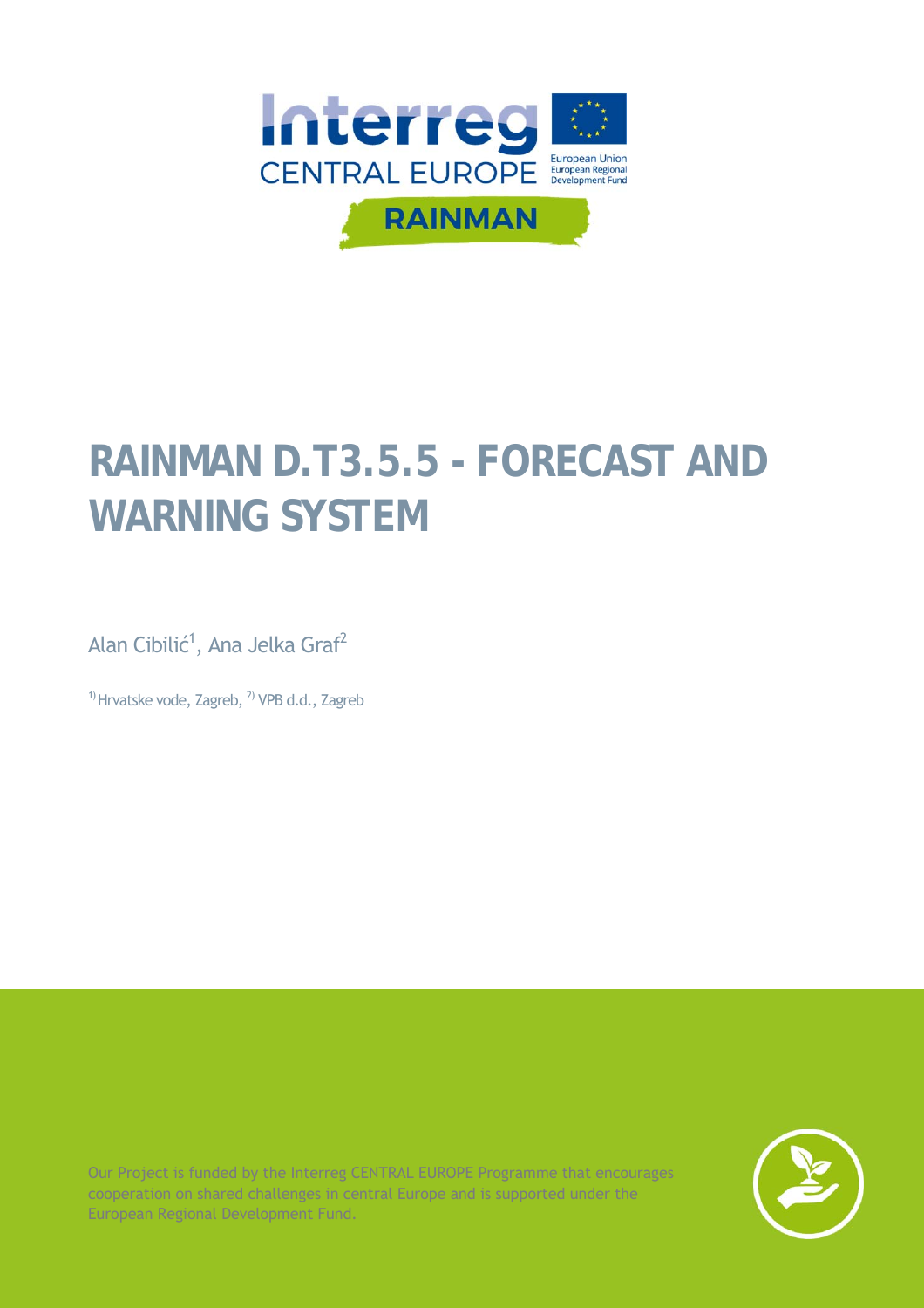

# Forecast and Warning system

Version 1 15.6.2020.

Authors  $\lambda$ Alan Cibilić<sup>1</sup>, Ana Jelka Graf<sup>2</sup>

 $1)$  Hrvatske vode, Zagreb,  $2)$  VPB d.d., Zagreb

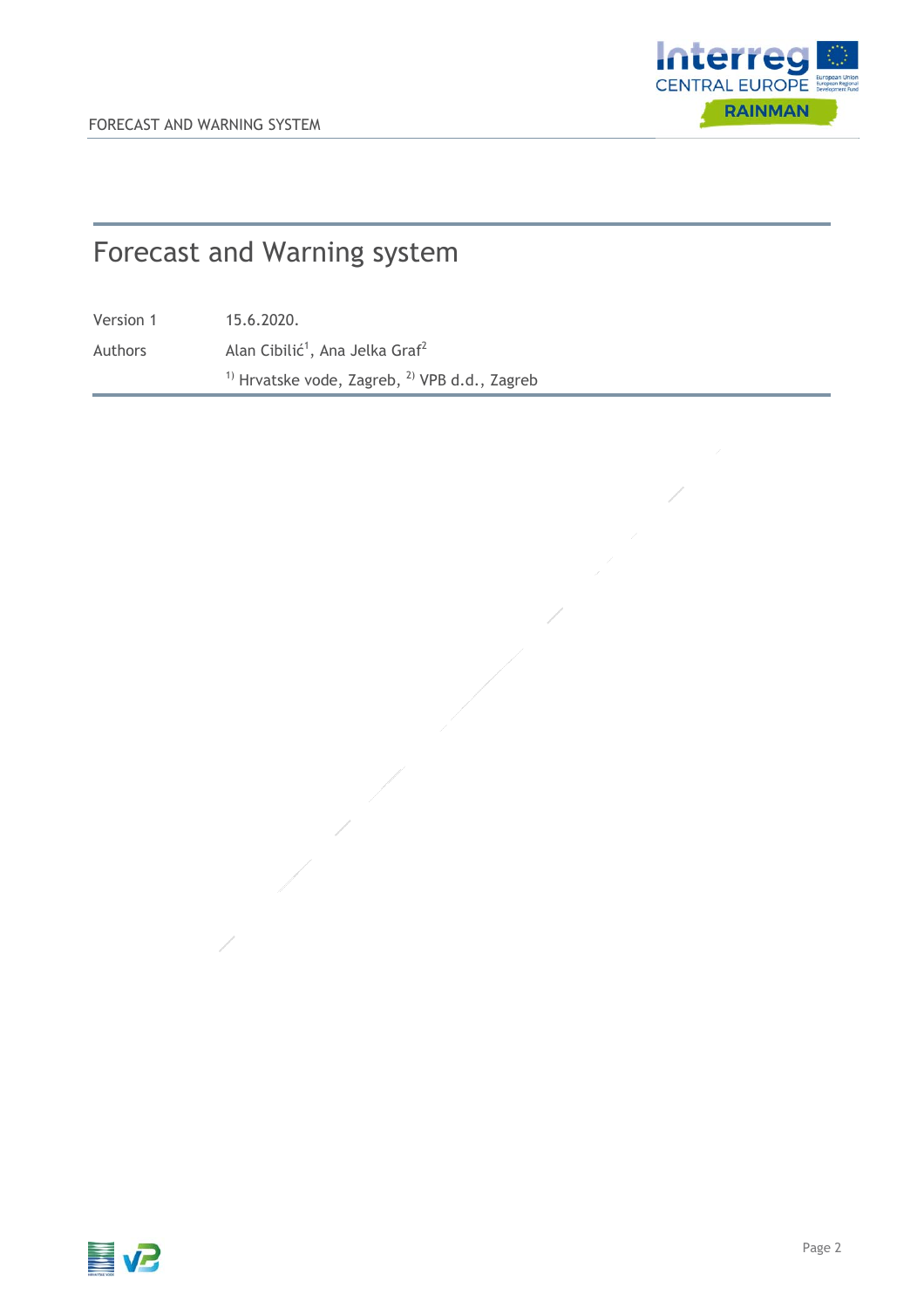

## **Contents**

| 1. CONTEXT AND GOALS OF THIS STUDY                                                  | 4 |
|-------------------------------------------------------------------------------------|---|
| 1.1. Project context                                                                | 4 |
| 1.2. Goals                                                                          | 4 |
|                                                                                     |   |
| 2. FORECAST AND WARNING SYSTEM IN CROATIA                                           | 5 |
| <b>3. PROPOSAL FOR IMPROVEMENT</b>                                                  | 7 |
| 3.1. Proposal for meteorological-hydrological improvement of the forecasting system | 7 |
| 3.2. Proposal of activities immediately before and during a flood event             | 7 |
|                                                                                     |   |

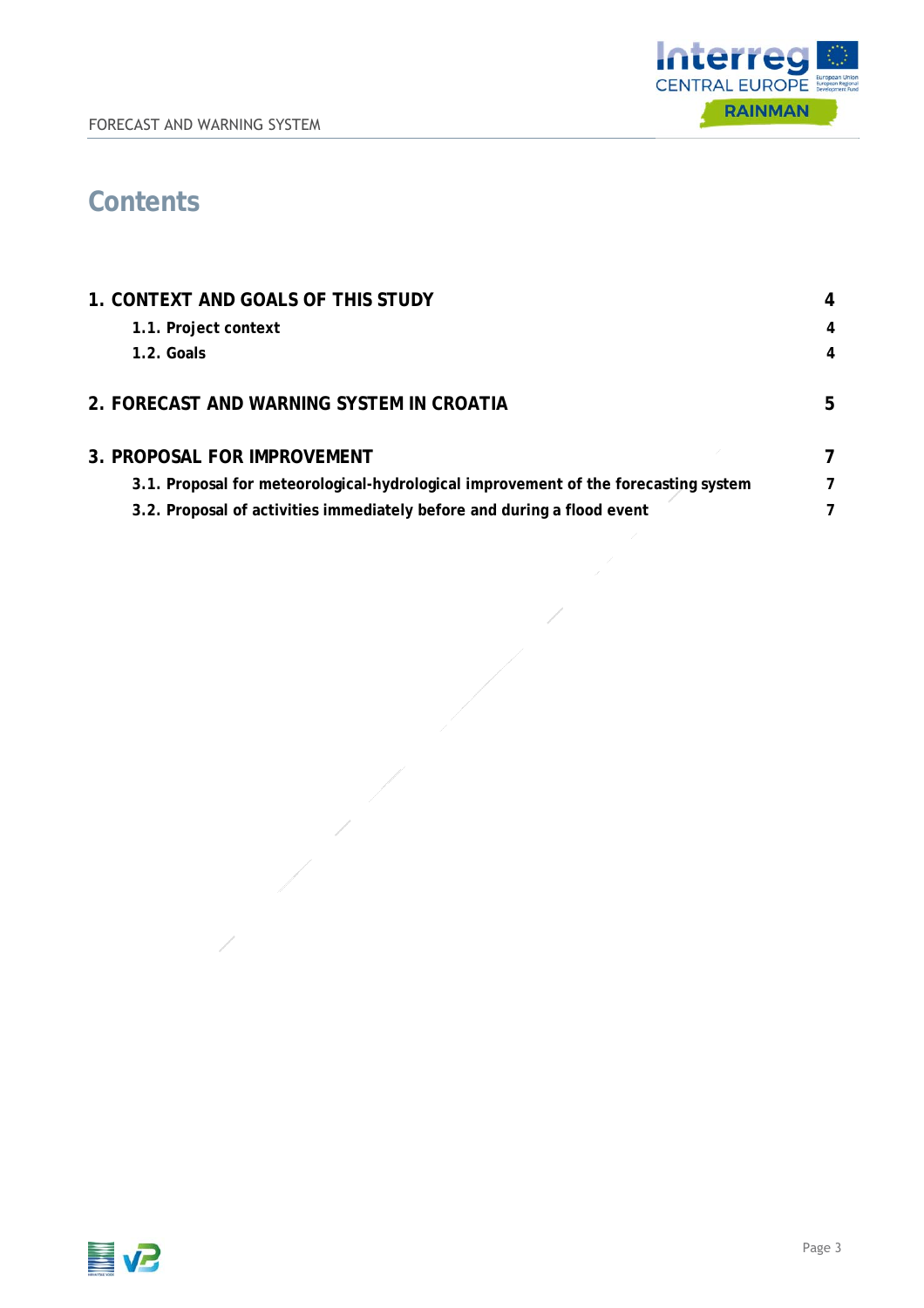

### **1. Context and goals of this study**

### 1.1. **Project context**

One of the main objectives of the RAINMAN Project is to develop risk reduction measures through warning, alarm and alert systems, test them, improve their reliability and make them applicable in practice. As part of this activity, information was collected about the existing forecasting system in the pilot areas and proposals are given for its improvement.

#### 1.2. **Goals**

The measures that are implemented today are intervention measures, i.e. they are implemented once a flood event has already occurred. What is missing are preliminary, preparatory activities that start from a phase of defining the area with an increased flood risk depending on the extent of the flood event, preventive activities for the reduction of risks to an acceptable level, the implementation of operational measures during the event itself, and a phase after the event has ended, i.e. repair of possible damage. The purpose of the improvement of the forecast and warning system is to enable the competent authorities (local (self-)government units) to prepare appropriate plans and procedures to be in place when heavy rain is forecast.

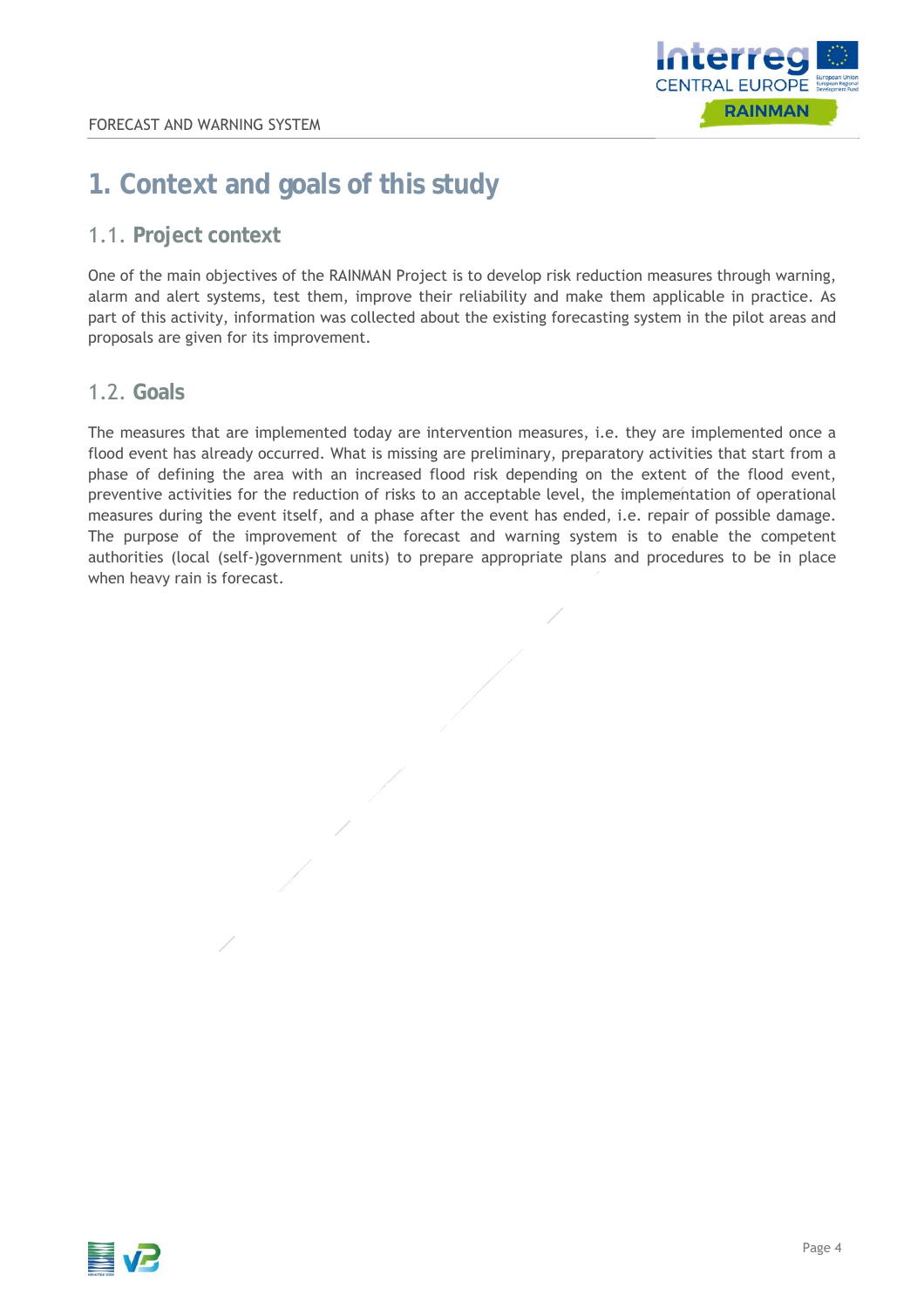

### **2. Forecast and warning system in Croatia**

Early warning is defined as "the provision of timely and effective information, through identified institutions, that allows individuals exposed to a hazard to take action to avoid or reduce their risk and prepare for effective response" (ISDR, 2004).

An early warning system necessarily comprises the following elements:

- Knowledge of the risks (information about potential hazards and assessment of the vulnerability of a community and people to a certain hazard);
- Constant monitoring and forecasting, and if needed communication or dissemination of warnings;
- **Provision of timely, reliable and easy-to-understand warnings; and**
- **Planning, preparation and education aimed at reducing the possible consequences of natural hazards.**

The early warning system must be based on clear plans, include cooperation between all the relevant institutions responsible for different components of the system, and enable cooperation at all levels. According to the Law on Tasks of Hydrological and Meteorological Service (OG 14/1978), the warnings about weather hazards issued by the Croatian Hydrological and Meteorological Service (DHMZ) are the only officially valid information in emergencies.

The basic document based on which all the essential preliminary actions and immediate activities in case of a flood event are planned is the National Flood Defence Plan. In addition to detailed organizational definition of activities and leaders of activities for the particular areas, the National Flood Defence Plan also details the measures of prevention, early warning, planing, development of studies, and water regime monitoring.

Pursuant to the National Flood Defence Plan, DHMZ is obliged to regularly monitor hydrological and meteorological events, measure high discharges during flood events, prepare reports about the volume and type of precipitation in the affected area, prepare weather forecasts, precipitation volume forecasts and forecasts about the size and time of arrival of a water wave. Based on the collected data, daily reports are prepared in the Main Flood Defence Centre of Hrvatske vode and are distributed to the services in charge of operational flood defence, and if needed to the competent services of the neighbouring countries and the public.



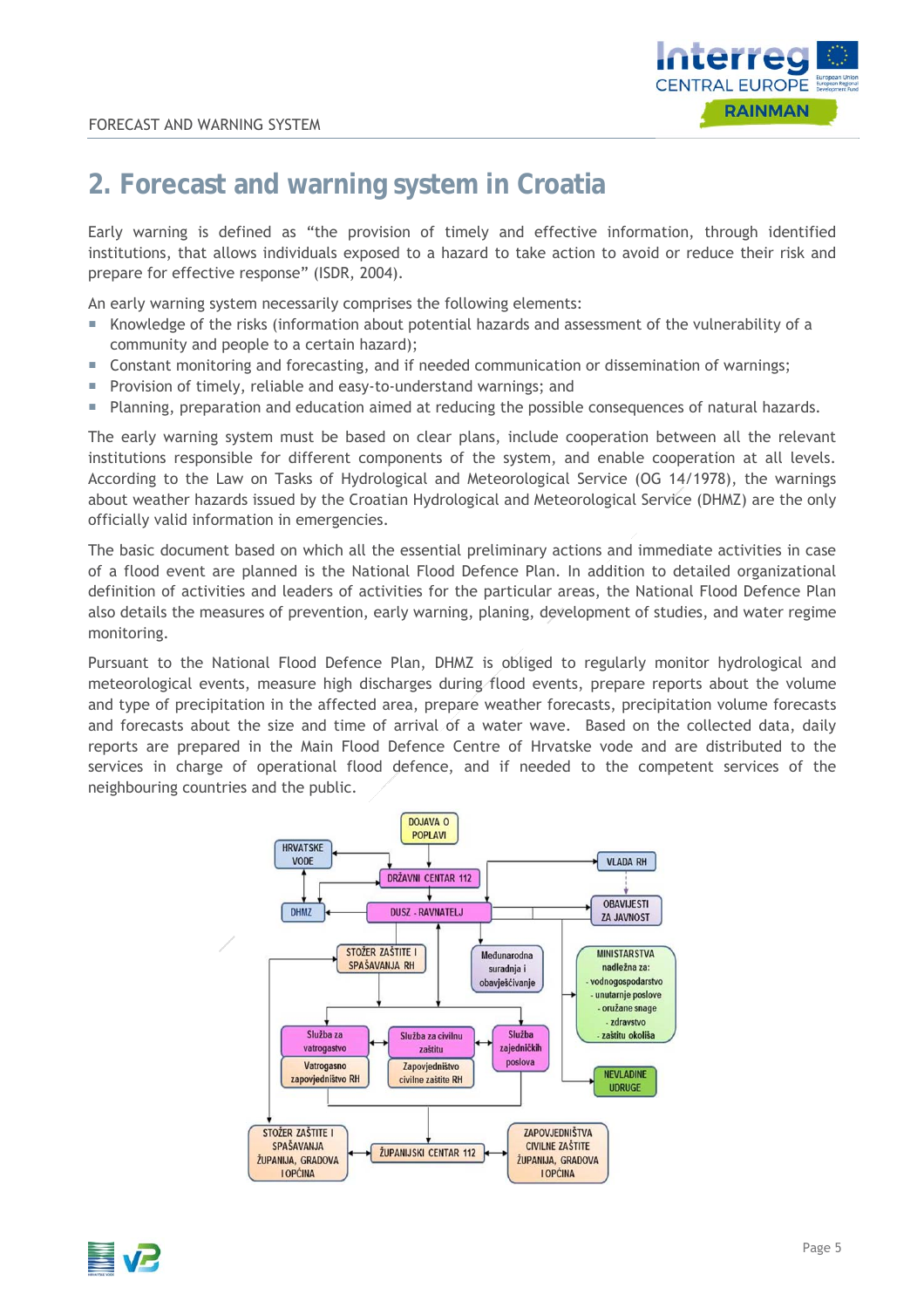

| DOJAVA O POPLAVI - FLOOD WARNING                          | <b>VLADA RH - CROATIAN GOVERNMENT</b>                    |
|-----------------------------------------------------------|----------------------------------------------------------|
| DRŽAVNI CENTAR 112 - NATIONAL CENTER 112                  | OBAVIJESTI ZA JAVNOST - NOTICES TO THE PUBLIC            |
| DUSZ - RAVNATELJ - NATIONAL PROTECTION AND RESCUE         | Međunarodna suradnja i obavješćivanje -<br>International |
| DIRECTORATE (DUZS) - HEAD                                 | cooperation and communication                            |
| STOŽER ZAŠTITE I SPAŠAVANJA RH - NATIONA PROTECTION AND   | MINISTARSTVA nadležna za - MINISTRIES in charge of:      |
| <b>RESCUE HQ</b>                                          | Water management                                         |
|                                                           | Interior                                                 |
|                                                           | Armed forces                                             |
|                                                           | Health                                                   |
|                                                           | Environmental protection                                 |
| Služba za vatrogastvo - Firefighting Service              | Služba za civilnu zaštitu - Civil Protection Service     |
| Služba zajedničkih poslova - Common Affairs Service       | Vatrogasno zapovjedništvo RH - Firefighting Command      |
| Zapovjedništvo civilne zaštite - Civil Protection Command | <b>NEVLADINE UDRUGE - NGOS</b>                           |
| STOŽER ZAŠTITE I SPAŠAVANJA - PROTECTION AND RESCUE       | ŽUPANIJSKI CENTAR 112 - COUNTY CENTER 112                |
| HQs OF COUNTIES, TOWNS AND MUNICIPALITIES                 |                                                          |
| ZAPOVJEDNIŠTVA CŽ - CIVIL PROTECTION COMMANDS OF          |                                                          |
| COUNTIES, TOWNS AND MUNICIPALITIES                        |                                                          |

Since 1995, Croatia has been a member of the ALADIN Cooperation Programme (Aire Limitée Adaptation Dynamique Développement InterNational), and forecasts with the Croatian version of the model (ALADIN/HR) have been developed by the DHMZ since the year 2000.

There are several operational configurations of the ALADIN/HR model which primarily differ in terms of the model grid resoultion (from 8 km to 2 km), hourly availability (up to 72 hours in advance) and the time step (new forecast calculation each 3 or 6 h). Hrvatske vode receives from the DHMZ data about forecasted precipitation through the ALADINHR4 model. This concerns forecasted precipitation (rain, snow, total), temperature, moisture, wind and cloud cover in a 4x4 km grid, available for 72 hours in advance. The file format is ASCII. In addition, data from the global ECMWF model (the same parameters) is also received from the DHMZ.

Due to the character and occurrence of short-lasting heavy rain, unlike the flood protection measures on watercourses which are declared depending on the measured quantitative indicators (water level), warnings for the purpose of protection from floods due to heavy rain are - depending on the approach issued depending on:

- the measured and forecasted quantitative indicators (cumulative measured rainfall in a given moment and forecasted rainfall in a given subsequent time frame) or
- $\blacksquare$  forecasted quantitative indicators (cumulative rainfall in a given time frame), but also qualitative indicators (probability of occurrence).

Based on the forecasted and actual rainfall, in the next step it is possible to develop envelopes with a 4x4 km grid for the Zagreb and Umag pilot areas and follow the accuracy of the forecast. This can serve as a good indicator to define thresholds for individual degrees of warning and supporting action plans and operational procedures. Through systematic work on the model a significant number of data will be collected, by means of which the model will converge to higher accuracy, consequentially with a more appropriate response or risk reduction measures.

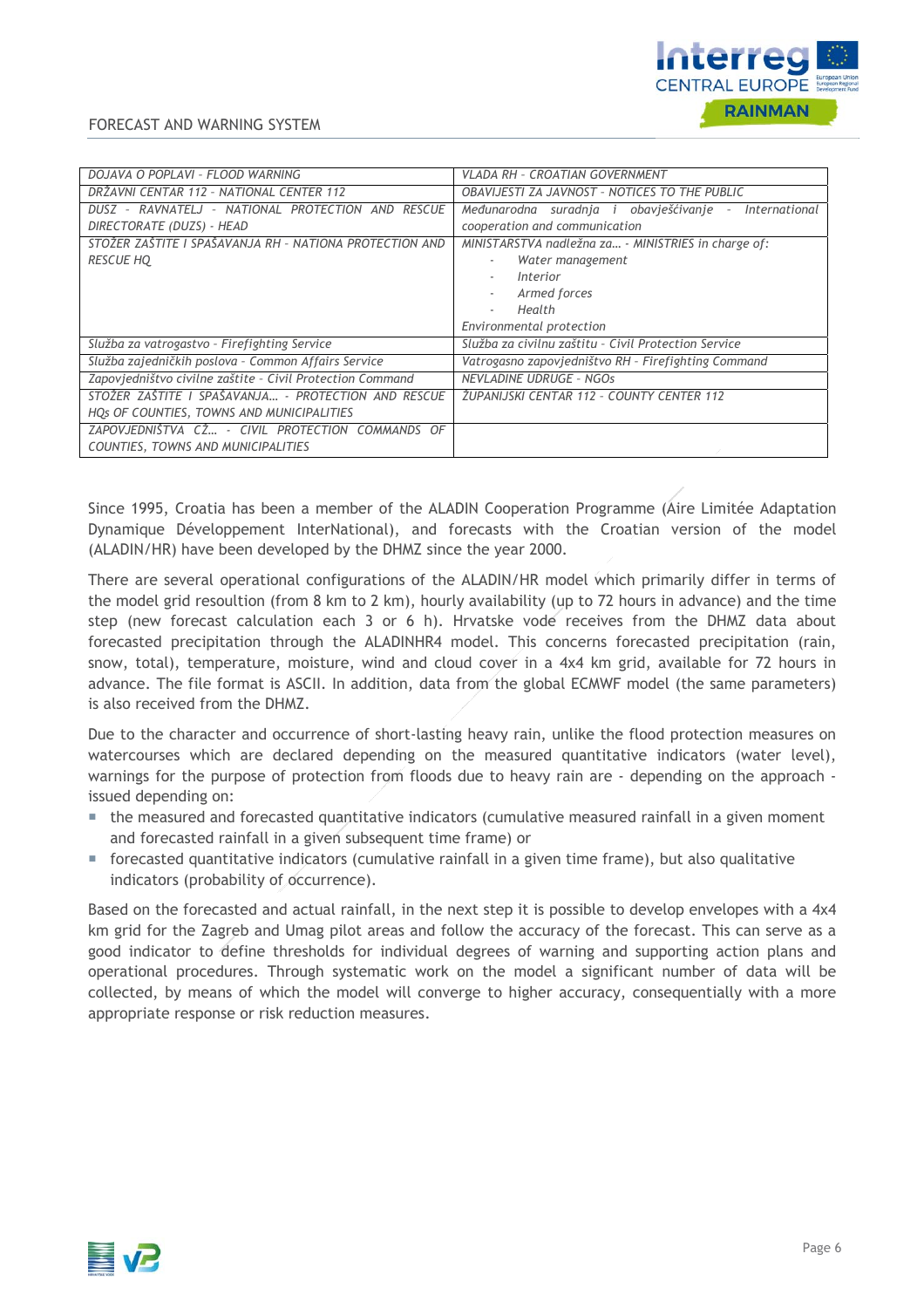

### **3. Proposal for improvement**

### 3.1. **Proposal for meteorological-hydrological improvement of the forecasting system**

Concerning the model improvement in the domain of meteorological data, it is proposed to implement detailed regionalization of short-lasting rainfall throughout Croatia and to continuously collect data from the meteorological stations, as well as to compare forecasts with real events, based on which it will be possible to improve the forecasting models.

A correlation needs to be established between the measured meteorological indicators, topographic site conditions and the resulting flood events, with it serving as the basis for model calibration and risk analysis. Once established and verified, the model needs to be maintained, with each new project and the development and implementation of the spatial plans evaluated through the established model, in order to eventually ensure the provision of timely and spatially limited warnings. Based on the model established in such a way, Hrvatske vode can on its own or with the help of consultants give interpretation of forecast rainfall in terms of its repercussions on the field and prepare action plans accordingly. Continuous maintenance of such a database will enable better definition of thresholds and improvement of the overall forecasting system.

When working on the study, it was identified that the data collected by public firefighting brigades is of uneven quality, which is the consequence of non-existing standard operating procedure (SOP) which would ensure credibility and comparability of data. The establishment of a SOP ensures that all the included actors implement the same procedure in the same way, thus forming a basis for easier decision-making in terms of the implementation of certain measures, procurement of equipment, provision of human resources, education and control. It is therefore proposed that the SOP is adopted as soon as possible.

### 3.2. **Proposal of activities immediately before and during a flood event**

A specific feature of pluvial floods is that they last only a very short time, which is why the gradation of measures is related to the warning about rainfall, i.e. its intensity and duration. The forecasted rainfall joins the pre-defined threshold associated with the locations at an increased flood risk where people and material assets are at risk, depending on the combination of the depth and velocity of flow at priviledged flow directions.

Due to the proposed structure of the pluvial flood protection system, in which the basic territorial unit in the system is a local self-government unit (LSGU), according to the established threshold based on the forecasting model interpreted by Hrvatske vode, on the local level the organization and management of the process is taken over by an operating centre within the civil protection system (LSGU level). Once the head of the HQ declares a state of alert, the implementation of measures starts in accordance with the established (forecasted) threshold.

The remaining members of the operational team are called to the centre to lead the whole procedure, the locations potentially at risk are identified, and a procedure is launched to inform the remaining stakeholders who, in accordance with the pre-defined responsibilities, become involved based on event thresholds and by engagement locations.

The procedure is the following:

 Team leaders are informed about the locations where interventions can be expected and become familiar with the forecasted threshold;

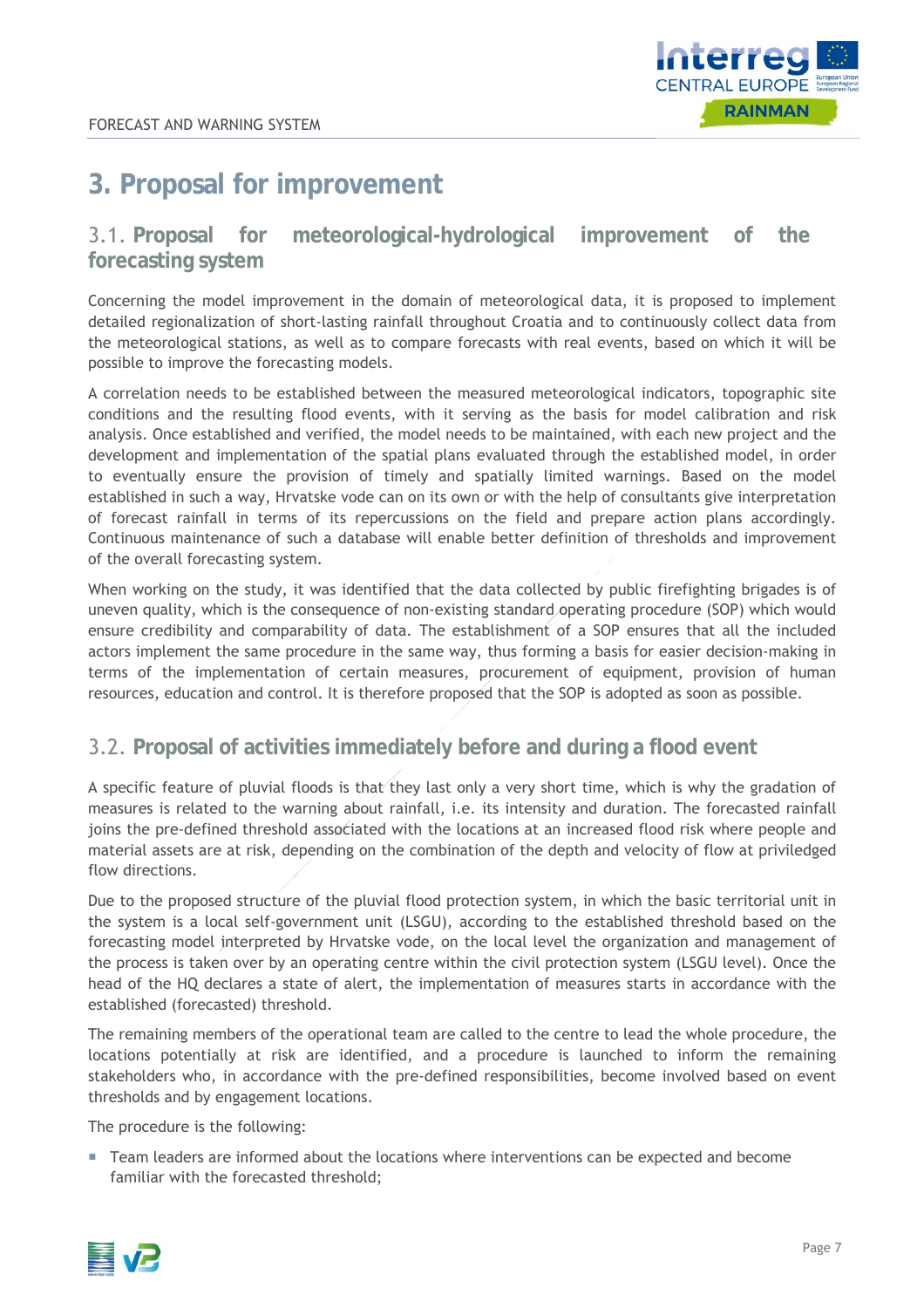

#### FORECAST AND WARNING SYSTEM

- The team leaders organize the formation of a team to implement the measures and a supporting backup team (depends on the possible changes in the forecasted values – thresholds);
- The teams implement preventive measures in accordance with the planning document regulating all the procedures (possible site visit, locally foreseen interventions, etc.);
- The teams prepare material and technical resources for a case if intervention activities have to be implemented (in accordance with the forecasted threshold) with a check of possibilities to use the other part of material and technical resources (depends on a potential deviation of a forecast against the baseline values);
- They implement active protection measures during a flood event (if shown necessary);
- They perform post-event restoration;
- The head of the HQ declares the end of the implementation of measures;
- Team leaders report on the event itself, the measures taken and other pertinent factors characterizing the event.